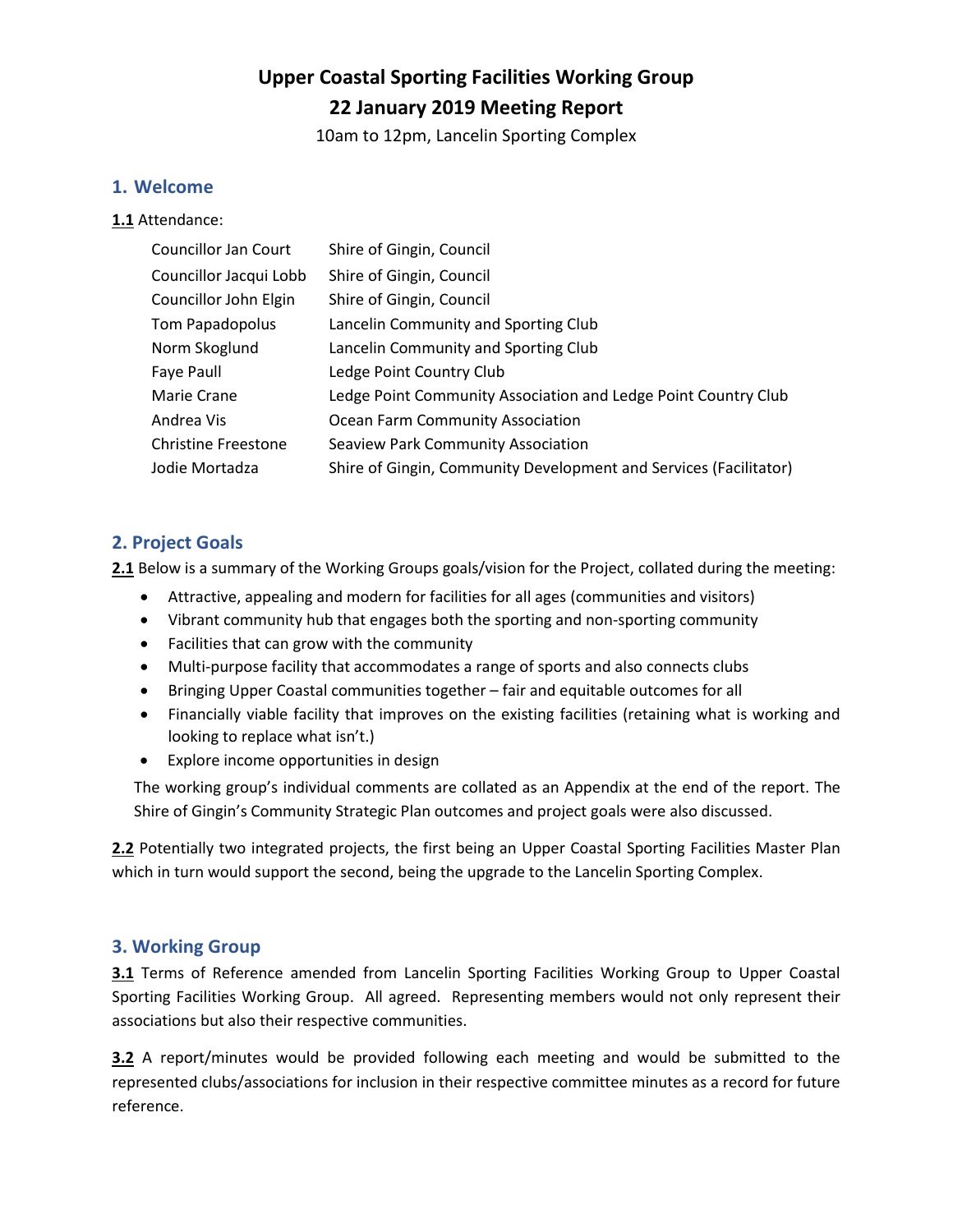**3.3** Councillor John Elgin was elected as the Presiding Member, nominated by Norm Skogland and seconded by Councillor Jan Court. All agreed.

#### **4. Background**

**4.1** Several handouts were provided to the working group members along with an overview on each. The Lancelin Community & Sporting Club also provided a background to two of the handouts being the Lancelin Sporting Complex Master Plan and the associated Lancelin Sporting & Community Assoc. Feedback. This information was provided to the working group to create awareness of various considerations that were important to the project outcomes, exampled below.



Taking into account the working group's project goals/vision, group representatives were asked to read through the handouts in their own time with aim to discuss at the next meeting.

**4.2** A couple of other points were raised and have noted for future consideration. These include identifying what sporting facilities are within the Shire and gaps; and to consider additional sports/recreational activities that could be included in the Complex upgrade that don't current exist e.g. cycle paths and equestrian sports.